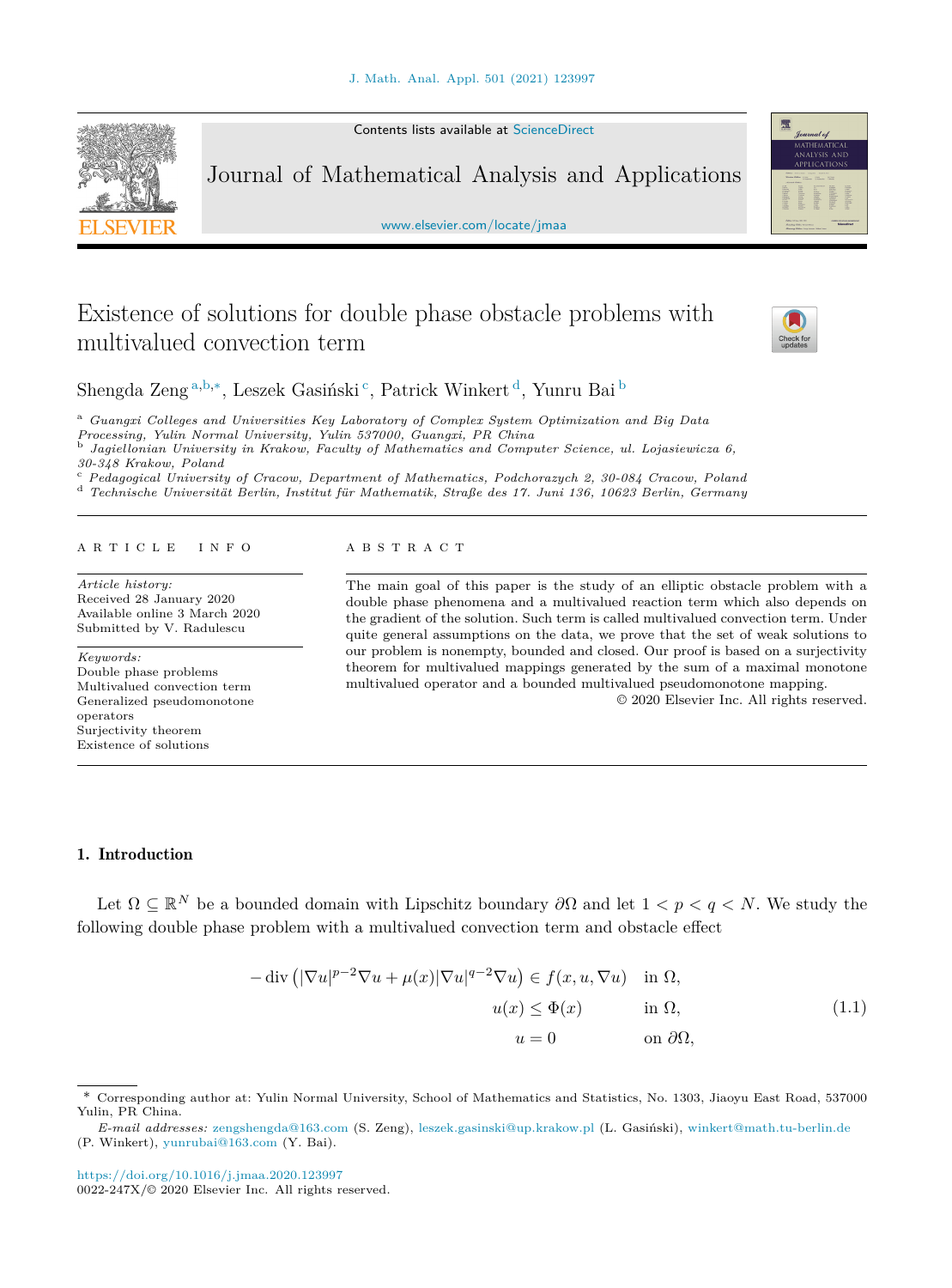where  $\mu: \overline{\Omega} \to [0,\infty)$  is Lipschitz continuous,  $f: \Omega \times \mathbb{R} \times \mathbb{R}^N \to 2^{\mathbb{R}}$  is a multivalued function depending on the gradient of the solution and  $\Phi: \Omega \to \mathbb{R}$  is a given function. The precise conditions on the data will be presented in Section [3.](#page-5-0)

The novelty of our work is the fact that we combine several different phenomena in one problem. To be more precise problem  $(1.1)$  $(1.1)$  contains

- (1) a double phase operator;
- (2) a multivalued convection term;
- (3) an obstacle restriction.

To the best of our knowledge, this is the first work which combines all these phenomena in one problem. We are going to prove that problem  $(1.1)$  $(1.1)$  has at least one solution. The proof is based on a surjectivity result of Le [[19\]](#page-11-0) for multivalued mappings generated by the sum of a maximal monotone multivalued operator and a bounded multivalued pseudomonotone mapping.

Since  $(1.1)$  is an obstacle problem, the solutions of  $(1.1)$  $(1.1)$  are supposed to be in the set

$$
\left\{ u \in W_0^{1,\mathcal{H}}(\Omega) \mid u(x) \le \Phi(x) \text{ for a.a. } x \in \Omega \right\}
$$

with a given obstacle  $\Phi: \Omega \to \overline{\mathbb{R}}_+ = [0, \infty]$  where  $W^{1, \mathcal{H}}(\Omega)$  denotes the Sobolev-Musielak-Orlicz space, see Section [2](#page-2-0) for its definition. When  $\Phi \equiv +\infty$ , problem [\(1.1](#page-0-0)) becomes the following double phase problem with multivalued convection term

$$
-\operatorname{div}\left(|\nabla u|^{p-2}\nabla u + \mu(x)|\nabla u|^{q-2}\nabla u\right) \in f(x, u, \nabla u) \quad \text{in } \Omega,
$$

$$
u = 0 \qquad \text{on } \partial\Omega.
$$

In addition, when *f* is a single-valued function, the above problem reduces to

$$
-\operatorname{div}\left(|\nabla u|^{p-2}\nabla u + \mu(x)|\nabla u|^{q-2}\nabla u\right) = f(x, u, \nabla u) \quad \text{in } \Omega,
$$
  
\n
$$
u = 0 \qquad \text{on } \partial\Omega,
$$
\n(1.2)

which was recently studied by Gasiński-Winkert in [[17\]](#page-11-0).

Problems of type (1.2) are driven by the so-called double phase operator whose name comes from the fact that its behavior depends on the points where *μ* vanishes or not. Such problems go back to Zhikov who introduced such classes of operators to describe models of strongly anisotropic materials by treating the functional

$$
\omega \mapsto \int \left( |\nabla \omega|^p + \mu(x) |\nabla \omega|^q \right) dx, \tag{1.3}
$$

see [\[30](#page-11-0)], [\[31](#page-11-0)], [\[32](#page-11-0)] and the monograph of Zhikov-Kozlov-Oleinik [[33\]](#page-11-0). Integral functionals of the form (1.3) have been studied by several authors concerning regularity results and non-standard growth. We refer to Baroni-Colombo-Mingione [\[3](#page-11-0)], [\[4](#page-11-0)], [\[5](#page-11-0)], Baroni-Kussi-Mingione [\[6](#page-11-0)], Colombo-Mingione [\[10](#page-11-0)], [\[11](#page-11-0)], Cupini-Marcellini-Mascolo [\[12\]](#page-11-0) and Marcellini [[21\]](#page-11-0), [\[22\]](#page-11-0) and the references therein.

Existence results for problems like ([1.1\)](#page-0-0) in the case of single-valued equations without convection term have been obtained by several authors, see, for example, Colasuonno-Squassina [\[9](#page-11-0)], Gasiński-Papageorgiou [[15,](#page-11-0) Proposition 3.4], Gasiński-Winkert [\[16\]](#page-11-0), Liu-Dai [\[20](#page-11-0)], Perera-Squassina [[27\]](#page-11-0) and problems with other general differential operator and a convection term by Gasiński-Papageorgiou [\[14](#page-11-0)].

Works which are closely related to ours dealing with certain types of double phase problems can be found in Bahrouni-Rădulescu-Repovš [\[1](#page-10-0)], [\[2](#page-10-0)], Cencelj-Rădulescu-Repovš [\[8](#page-11-0)], Papageorgiou-Rădulescu-Repovš [[25\]](#page-11-0), [[24\]](#page-11-0), Rădulescu [\[28\]](#page-11-0) Zhang-Rădulescu [\[29\]](#page-11-0) and the references therein.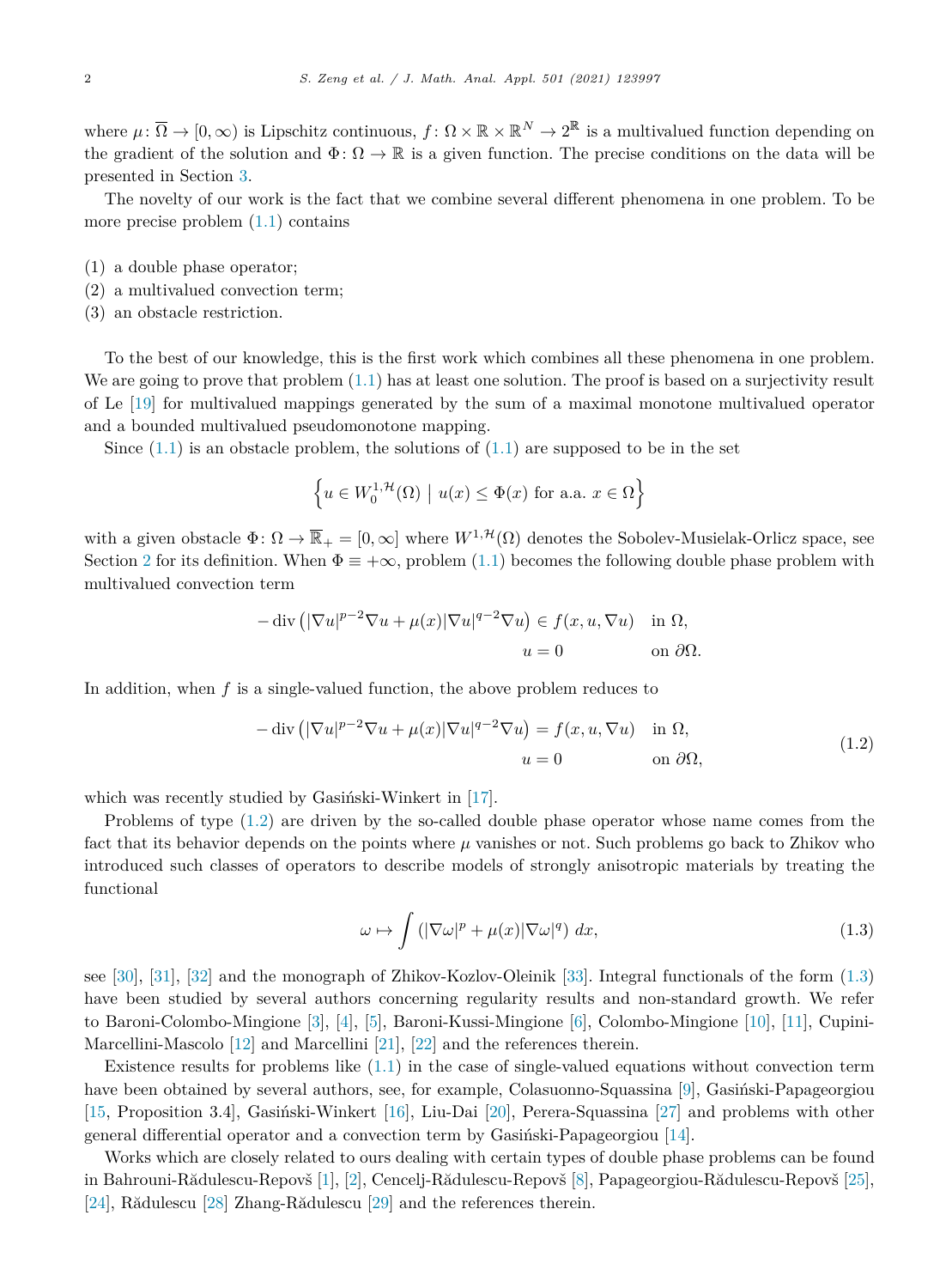#### <span id="page-2-0"></span>2. Preliminaries

Let  $\Omega$  be a bounded domain in  $\mathbb{R}^N$  and let  $1 \leq r \leq \infty$ . We denote by  $L^r(\Omega) := L^r(\Omega; \mathbb{R})$  and  $L^r(\Omega; \mathbb{R}^N)$ the usual Lebesgue spaces endowed with the norms

$$
||u||_r := \left(\int_{\Omega} |u(x)|^r dx\right)^{\frac{1}{r}} \text{ for all } u \in L^r(\Omega),
$$

and

$$
||w||_{r,N} := \left(\int\limits_{\Omega} ||w(x)||^r_{\mathbb{R}^N} dx\right)^{\frac{1}{r}} \text{ for all } w \in L^r(\Omega;\mathbb{R}^N),
$$

respectively. In what follows, for simplicity, the norms of  $L^r(\Omega;\mathbb{R})$  and  $L^r(\Omega;\mathbb{R}^N)$  are both denoted  $\|\cdot\|_r$ , even if we do not mention it explicitly. Moreover,  $W^{1,r}(\Omega)$  and  $W_0^{1,r}(\Omega)$  stand for the Sobolev spaces endowed with the norms  $\|\cdot\|_{1,r}$  and  $\|\cdot\|_{1,r,0}$ , respectively. For any  $1 < r < \infty$  we denote by  $r'$  the conjugate of *r*, that is,  $\frac{1}{r} + \frac{1}{r'} = 1$ .

In the entire paper we suppose the following condition:

 $H(\mu): \mu: \overline{\Omega} \to \mathbb{R}_+ = [0, \infty)$  is Lipschitz continuous and  $1 < p < q < N$  are chosen such that

$$
\frac{q}{p} < 1 + \frac{1}{N}.
$$

We consider the function  $\mathcal{H} \colon \Omega \times \mathbb{R}_+ \to \mathbb{R}_+$  defined by

$$
\mathcal{H}(x,t) = t^p + \mu(x)t^q \quad \text{for all } (x,t) \in \Omega \times \mathbb{R}_+.
$$

Based on the definition of H we are able to introduce the Musielak-Orlicz space  $L^{\mathcal{H}}(\Omega)$  given by

$$
L^{\mathcal{H}}(\Omega) = \left\{ u \mid u : \Omega \to \mathbb{R} \text{ is measurable and } \rho_{\mathcal{H}}(u) := \int_{\Omega} \mathcal{H}(x, |u|) dx < +\infty \right\}
$$

endowed with the Luxemburg norm

$$
||u||_{\mathcal{H}} = \inf \left\{ \tau > 0 \mid \rho_{\mathcal{H}} \left( \frac{u}{\tau} \right) \leq 1 \right\}.
$$

We know that  $L^{\mathcal{H}}(\Omega)$  turns out to be uniformly convex and so it is a reflexive Banach space. In addition, we introduce the seminormed function space

$$
L^q_\mu(\Omega) = \left\{ u \mid u : \Omega \to \mathbb{R} \text{ is measurable and } \int\limits_\Omega \mu(x) |u|^q \, dx < +\infty \right\}
$$

which is equipped with the seminorm  $\|\cdot\|_{q,\mu}$  given by

$$
||u||_{q,\mu} = \left(\int_{\Omega} \mu(x)|u|^q dx\right)^{\frac{1}{q}}.
$$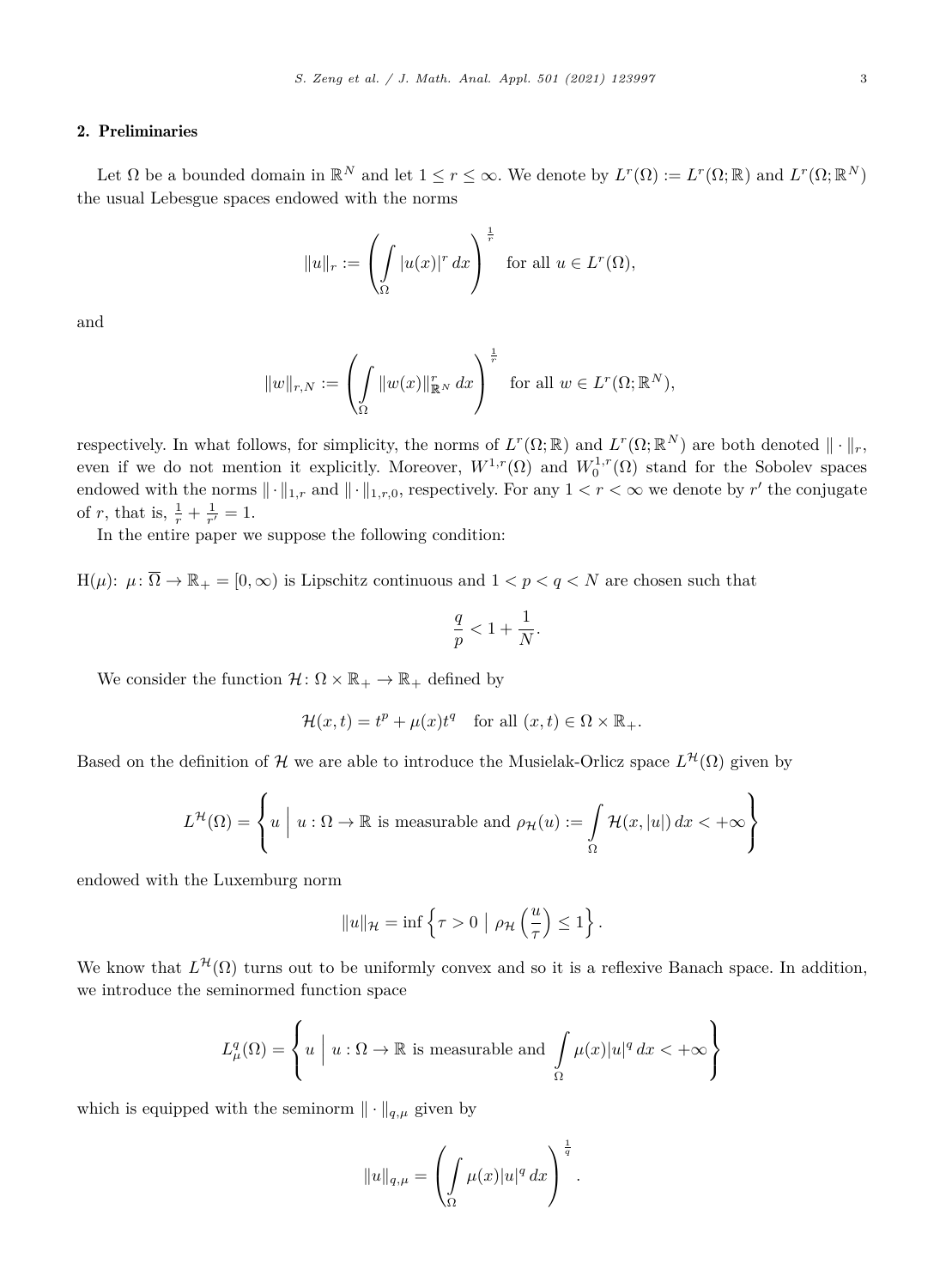<span id="page-3-0"></span>It is known that the embeddings

$$
L^q(\Omega) \hookrightarrow L^{\mathcal{H}}(\Omega) \hookrightarrow L^p(\Omega) \cap L^q_\mu(\Omega)
$$

are continuous, see Colasuonno-Squassina  $[9,$  $[9,$  Proposition 2.15 (i), (iv) and (v)]. Taking into account these embeddings we have the inequalities

$$
\min\left\{\|u\|_{\mathcal{H}}^p, \|u\|_{\mathcal{H}}^q\right\} \le \|u\|_p^p + \|u\|_{q,\mu}^q \le \max\left\{\|u\|_{\mathcal{H}}^p, \|u\|_{\mathcal{H}}^q\right\} \tag{2.1}
$$

for all  $u \in L^{\mathcal{H}}(\Omega)$ .

By  $W^{1,\mathcal{H}}(\Omega)$  we denote the corresponding Sobolev space which is defined by

$$
W^{1,\mathcal{H}}(\Omega) = \left\{ u \in L^{\mathcal{H}}(\Omega) : |\nabla u| \in L^{\mathcal{H}}(\Omega) \right\}
$$

equipped with the norm

$$
||u||_{1,\mathcal{H}} = ||\nabla u||_{\mathcal{H}} + ||u||_{\mathcal{H}},
$$

where  $\|\nabla u\|_{\mathcal{H}} = \|\nabla u\|_{\mathcal{H}}.$ 

By  $W_0^{1,\mathcal{H}}(\Omega)$  we denote the completion of  $C_0^{\infty}(\Omega)$  in  $W^{1,\mathcal{H}}(\Omega)$ , that is,

$$
W_0^{1,\mathcal{H}}(\Omega) = \overline{C_0^{\infty}(\Omega)}^{W^{1,\mathcal{H}}(\Omega)}
$$

Besides, from condition  $H(\mu)$  and Colasuonno-Squassina [[9,](#page-11-0) Proposition 2.18] we can see that

 $||u||_{1,\mathcal{H},0} = ||\nabla u||_{\mathcal{H}}$  for all  $u \in W_0^{1,\mathcal{H}}(\Omega)$ *,* 

is an equivalent norm on  $W_0^{1,\mathcal{H}}(\Omega)$ . Now we are able to rewrite  $(2.1)$  for the space  $W_0^{1,\mathcal{H}}(\Omega)$  in the form

$$
\min\left\{\|u\|_{1,\mathcal{H},0}^p, \|u\|_{1,\mathcal{H},0}^q\right\} \le \|\nabla u\|_p^p + \|\nabla u\|_{q,\mu}^q \le \max\left\{\|u\|_{1,\mathcal{H},0}^p, \|u\|_{1,\mathcal{H},0}^q\right\} \tag{2.2}
$$

for all  $u \in W_0^{1,\mathcal{H}}(\Omega)$ . Since both spaces  $W^{1,\mathcal{H}}(\Omega)$  and  $W_0^{1,\mathcal{H}}(\Omega)$  are uniformly convex, we know that they are reflexive Banach spaces.

Furthermore, we have the following compact embedding

$$
W_0^{1, \mathcal{H}}(\Omega) \hookrightarrow L^r(\Omega) \tag{2.3}
$$

for each  $1 < r < p^*$ , where  $p^*$  is the critical exponent to *p* given by

$$
p^* := \frac{Np}{N-p},\tag{2.4}
$$

see Colasuonno-Squassina [\[9,](#page-11-0) Proposition 2.15].

Let us now consider the eigenvalue problem for the *r*-Laplacian with homogeneous Dirichlet boundary condition and  $1 < r < \infty$  which is defined by

$$
-\Delta_r u = \lambda |u|^{r-2}u \quad \text{in } \Omega,
$$
  
\n
$$
u = 0 \qquad \text{on } \partial\Omega.
$$
\n(2.5)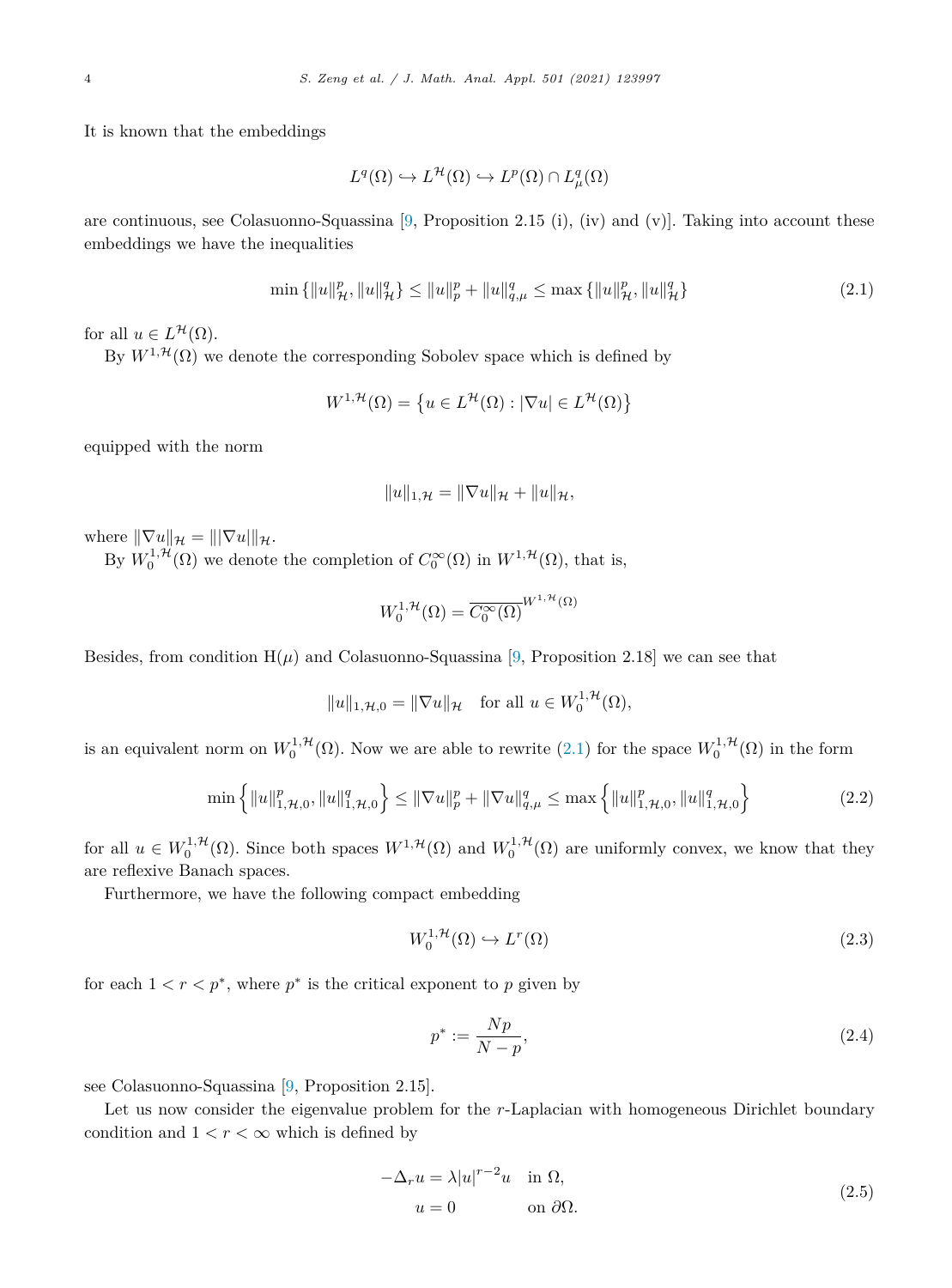<span id="page-4-0"></span>A number  $\lambda \in \mathbb{R}$  is an eigenvalue of  $(-\Delta_r, W_0^{1,r}(\Omega))$  if problem [\(2.5](#page-3-0)) has a nontrivial solution  $u \in$  $W_0^{1,r}(\Omega)$  which is called an eigenfunction corresponding to the eigenvalue *λ*. We denote by  $\sigma_r$  the set of eigenvalues of  $(-\Delta_r, W_0^{1,r}(\Omega))$ . From Lê [\[18](#page-11-0)] we know that the set  $\sigma_r$  has a smallest element  $\lambda_{1,r}$  which is positive, isolated, simple and it can be variationally characterized through

$$
\lambda_{1,r} = \inf \left\{ \frac{\|\nabla u\|_r^r}{\|u\|_r^r} : u \in W_0^{1,r}(\Omega), u \neq 0 \right\}.
$$

Let  $A: W_0^{1, \mathcal{H}}(\Omega) \to W_0^{1, \mathcal{H}}(\Omega)^*$  be the operator defined by

$$
\langle A(u), v \rangle_{\mathcal{H}} := \int_{\Omega} \left( |\nabla u|^{p-2} \nabla u + \mu(x) |\nabla u|^{q-2} \nabla u \right) \cdot \nabla v \, dx,\tag{2.6}
$$

for  $u, v \in W_0^{1, \mathcal{H}}(\Omega)$ , where  $\langle \cdot, \cdot \rangle_{\mathcal{H}}$  is the duality pairing between  $W_0^{1, \mathcal{H}}(\Omega)$  and its dual space  $W_0^{1, \mathcal{H}}(\Omega)^*$ . The properties of the operator  $A: W_0^{1,\mathcal{H}}(\Omega) \to W_0^{1,\mathcal{H}}(\Omega)^*$  are summarized in the following proposition, see Liu-Dai [\[20](#page-11-0)].

Proposition 2.1. *The operator A defined by* (2.6) *is bounded, continuous, monotone (hence maximal monotone) and of type*  $(S_+)$ *.* 

Next, we recall the notions of pseudomonotonicity and generalized pseudomonotonicity for multivalued operators (see Gasiński-Papageorgiou [\[13,](#page-11-0) Definition 1.4.8]).

**Definition 2.2.** Let *X* be a real reflexive Banach space. The operator  $A: X \to 2^{X^*}$  is called

(a) pseudomonotone if the following conditions hold:

- (i) the set  $A(u)$  is nonempty, bounded, closed and convex for all  $u \in X$ .
- (ii) *A* is upper semicontinuous from each finite-dimensional subspace of *X* to the weak topology on *X*∗.
- (iii) if  $\{u_n\} \subset X$  with  $u_n \to u$  in *X* and if  $u_n^* \in A(u_n)$  is such that

$$
\limsup_{n \to \infty} \langle u_n^*, u_n - u \rangle_{X^* \times X} \le 0,
$$

then to each element  $v \in X$ , exists  $u^*(v) \in A(u)$  with

$$
\langle u^*(v), u-v \rangle_{X^*\times X} \leq \liminf_{n\to\infty} \langle u_n^*, u_n-v \rangle_{X^*\times X}.
$$

(b) generalized pseudomonotone if the following holds: Let  $\{u_n\} \subset X$  and  $\{u_n^*\} \subset X^*$  with  $u_n^* \in A(u_n)$  be such that  $u_n \rightharpoonup u$  in *X* and  $u_n^* \rightharpoonup u^*$  in *X*<sup>\*</sup>. If

$$
\limsup_{n \to \infty} \langle u_n^*, u_n - u \rangle_{X^* \times X} \le 0,
$$

then the element  $u^*$  lies in  $A(u)$  and

$$
\langle u_n^*, u_n \rangle_{X^* \times X} \to \langle u^*, u \rangle_{X^* \times X}.
$$

It is not difficult to see that every pseudomonotone operator is generalized pseudomonotone, see, for example, Carl-Le-Motreanu [[7,](#page-11-0) Proposition 2.122] or Gasiński-Papageorgiou [[13,](#page-11-0) Proposition 1.4.11]. However, under the additional assumption of boundedness, we obtain the converse statement, see, for example, Carl-Le-Motreanu [\[7,](#page-11-0) Proposition 2.123] or Gasiński-Papageorgiou [[13,](#page-11-0) Proposition 1.4.12].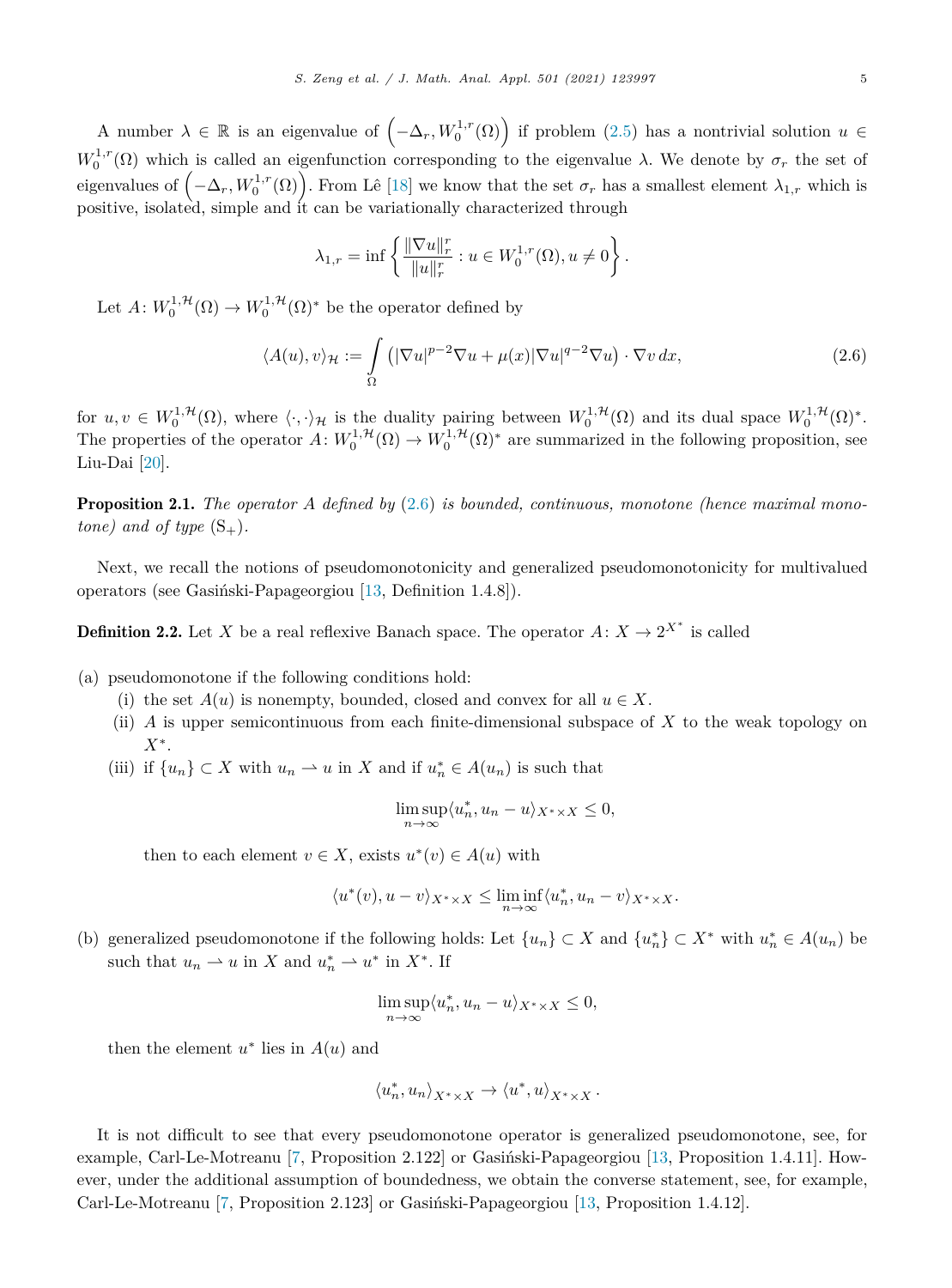<span id="page-5-0"></span>**Proposition 2.3.** Let X be a real reflexive Banach space and assume that  $A: X \to 2^{X^*}$  satisfies the following *conditions:*

- (i) For each  $u \in X$  we have that  $A(u)$  is a nonempty, closed and convex subset of  $X^*$ .
- (ii)  $A: X \to 2^{X^*}$  *is bounded.*
- (iii) If  $u_n \rightharpoonup u$  in X and  $u_n^* \rightharpoonup u^*$  in  $X^*$  with  $u_n^* \in A(u_n)$  and if

$$
\limsup_{n \to \infty} \langle u_n^*, u_n - u \rangle_{X^* \times X} \le 0,
$$

*then*  $u^* \in A(u)$  *and* 

$$
\langle u_n^*, u_n \rangle_{X^* \times X} \to \langle u^*, u \rangle_{X^* \times X}.
$$

*Then the operator*  $A: X \to 2^{X^*}$  *is pseudomonotone.* 

Furthermore, we will state the following surjectivity theorem for multivalued mappings which is formulated by the sum of a maximal monotone multivalued operator and a bounded multivalued pseudomonotone mapping. The following theorem was proved in Le [[19,](#page-11-0) Theorem 2.2]. We use the notation  $B_R(0) := \{ u \in X : ||u||_X < R \}.$ 

**Theorem 2.4.** Let X be a real reflexive Banach space, let  $F: D(F) \subset X \to 2^{X^*}$  be a maximal monotone *operator, let*  $G: D(G) = X \rightarrow 2^{X^*}$  *be a bounded multivalued pseudomonotone operator and let*  $L \in X^*$ *. Assume that there exist*  $u_0 \in X$  *and*  $R \ge ||u_0||_X$  *such that*  $D(F) \cap B_R(0) \neq \emptyset$  *and* 

$$
\langle \xi + \eta - L, u - u_0 \rangle_{X^* \times X} > 0
$$

for all  $u \in D(F)$  with  $||u||_X = R$ , for all  $\xi \in F(u)$  and for all  $\eta \in G(u)$ . Then the inclusion

$$
F(u) + G(u) \ni L
$$

*has a solution in*  $D(F)$ *.* 

### 3. Main results

We assume the following hypotheses on the multivalued nonlinearity  $f: \Omega \times \mathbb{R} \times \mathbb{R}^N \to 2^{\mathbb{R}}$ .

- H(f): The multivalued convection mapping  $f: \Omega \times \mathbb{R} \times \mathbb{R}^N \to 2^{\mathbb{R}}$  has nonempty, compact and convex values such that
	- (i) the multivalued mapping  $x \mapsto f(x, s, \xi)$  has a measurable selection for all  $(s, \xi) \in \mathbb{R} \times \mathbb{R}^N$ ;
	- (ii) the multivalued mapping  $(s, \xi) \mapsto f(x, s, \xi)$  is upper semicontinuous;
	- (iii) there exists  $\alpha \in L^{\frac{q_1}{q_1-1}}(\Omega)$  and  $a_1, a_2 \geq 0$  such that

$$
|\eta| \le a_1 |\xi|^{p \frac{q_1 - 1}{q_1}} + a_2 |s|^{q_1 - 1} + \alpha(x)
$$

for all  $\eta \in f(x, s, \xi)$ , for a.a.  $x \in \Omega$ , for all  $s \in \mathbb{R}$  and for all  $\xi \in \mathbb{R}^N$ , where  $1 < q_1 < p^*$  with the critical exponent  $p^*$  given in  $(2.4)$  $(2.4)$ ;

(iv) there exist  $w \in L^1_+(\Omega)$  and  $b_1, b_2 \ge 0$  such that

$$
b_1 + b_2 \lambda_{1,p}^{-1} < 1,
$$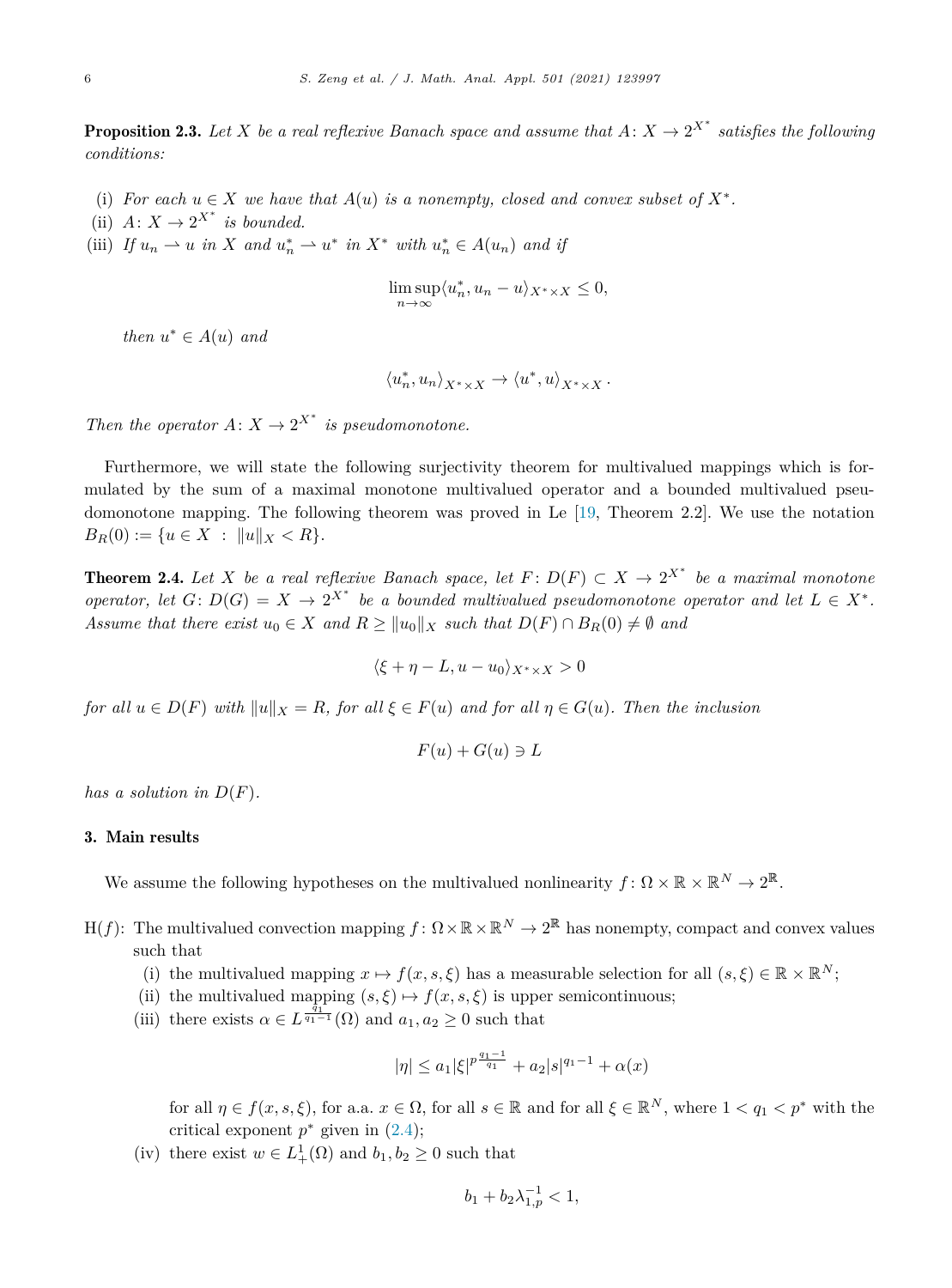<span id="page-6-0"></span>and

$$
\eta s \le b_1 |\xi|^p + b_2 |s|^p + w(x)
$$

for all  $\eta \in f(x, s, \xi)$ , for a.a.  $x \in \Omega$ , for all  $s \in \mathbb{R}$  and for all  $\xi \in \mathbb{R}^N$ , where  $\lambda_{1,p}$  is the first eigenvalue of the Dirichlet eigenvalue problem for the *p*-Laplacian, see ([2.5\)](#page-3-0).

Let *K* be a subset of  $W_0^{1,\mathcal{H}}(\Omega)$  defined by

$$
K := \left\{ u \in W_0^{1, \mathcal{H}}(\Omega) \mid u(x) \le \Phi(x) \text{ for a.a. } x \in \Omega \right\},\tag{3.1}
$$

where  $\Phi$  is a function such that

$$
\Phi \colon \Omega \to [0, +\infty]. \tag{3.2}
$$

It is obvious that the set *K* is a nonempty, closed and convex subset of  $W_0^{1, \mathcal{H}}(\Omega)$ .

**Remark 3.1.** *From assumption*  $(3.2)$  *we see that*  $0 \in K$ *.* 

The weak solutions for problem [\(1.1](#page-0-0)) are understood in the following sense.

**Definition 3.2.** We say that  $u \in K$  is a weak solution of problem [\(1.1](#page-0-0)) if there exists  $\eta \in L^{\frac{q_1}{q_1-1}}(\Omega)$  such that  $\eta(x) \in f(x, u(x), \nabla u(x))$  for a.a.  $x \in \Omega$  and

$$
\int_{\Omega} \left( |\nabla u|^{p-2} \nabla u \cdot \nabla (v - u) + \mu(x) |\nabla u|^{q-2} \nabla u \cdot \nabla (v - u) \right) dx = \int_{\Omega} \eta(x) (v - u) dx
$$

for all  $v \in K$ , where K is given by  $(3.1)$ .

The main result of this paper is stated as the next theorem.

**Theorem 3.3.** Assume that  $H(\mu)$  and  $H(f)$  hold. Then the set of solutions of problem [\(1.1](#page-0-0)), denoted by S, *is nonempty, bounded and closed.*

**Proof.** We first prove that problem  $(1.1)$  $(1.1)$  has at least one solution.

Let  $i: W_0^{1,\mathcal{H}}(\Omega) \to L^{q_1}(\Omega)$  be the embedding operator from  $W_0^{1,\mathcal{H}}(\Omega)$  to  $L^{q_1}(\Omega)$  with its adjoint operator  $i^*$ :  $L^{q'_1}(\Omega) \to W_0^{1,\mathcal{H}}(\Omega)^*$ . Since  $1 < q_1 < p^*$  the embedding operator *i* is compact and so  $i^*$  as well. However, from hypotheses H(*f*)(i) and (iii), we can use the same process as the proof of Papageorgiou-Vetro-Vetro [[26,](#page-11-0) Proposition 3] to see that the Nemytskij operator  $\widetilde{N}_f: W_0^{1,\mathcal{H}}(\Omega) \subset L^{q_1}(\Omega) \to 2^{L^{q'_1}(\Omega)}$  associated to the multivalued mapping *f* given by

$$
\widetilde{N}_f(u) := \left\{ \eta \in L^{q'_1}(\Omega) \mid \eta(x) \in f(x, u(x), \nabla u(x)) \text{ for a.a. } x \in \Omega \right\}
$$

for all  $u \in W_0^{1, \mathcal{H}}(\Omega)$  is well-defined.

Set  $N_f := i^* \circ \widetilde{N}_f : W_0^{1,\mathcal{H}}(\Omega) \to 2^{W_0^{1,\mathcal{H}}(\Omega)^*}$ . Also, let us consider the indicator function  $I_K : W_0^{1,\mathcal{H}}(\Omega) \to$  $\overline{\mathbb{R}} := \mathbb{R} \cup \{+\infty\}$  of K defined by

$$
I_K(u) := \begin{cases} 0 & \text{if } u \in K, \\ +\infty & \text{otherwise.} \end{cases}
$$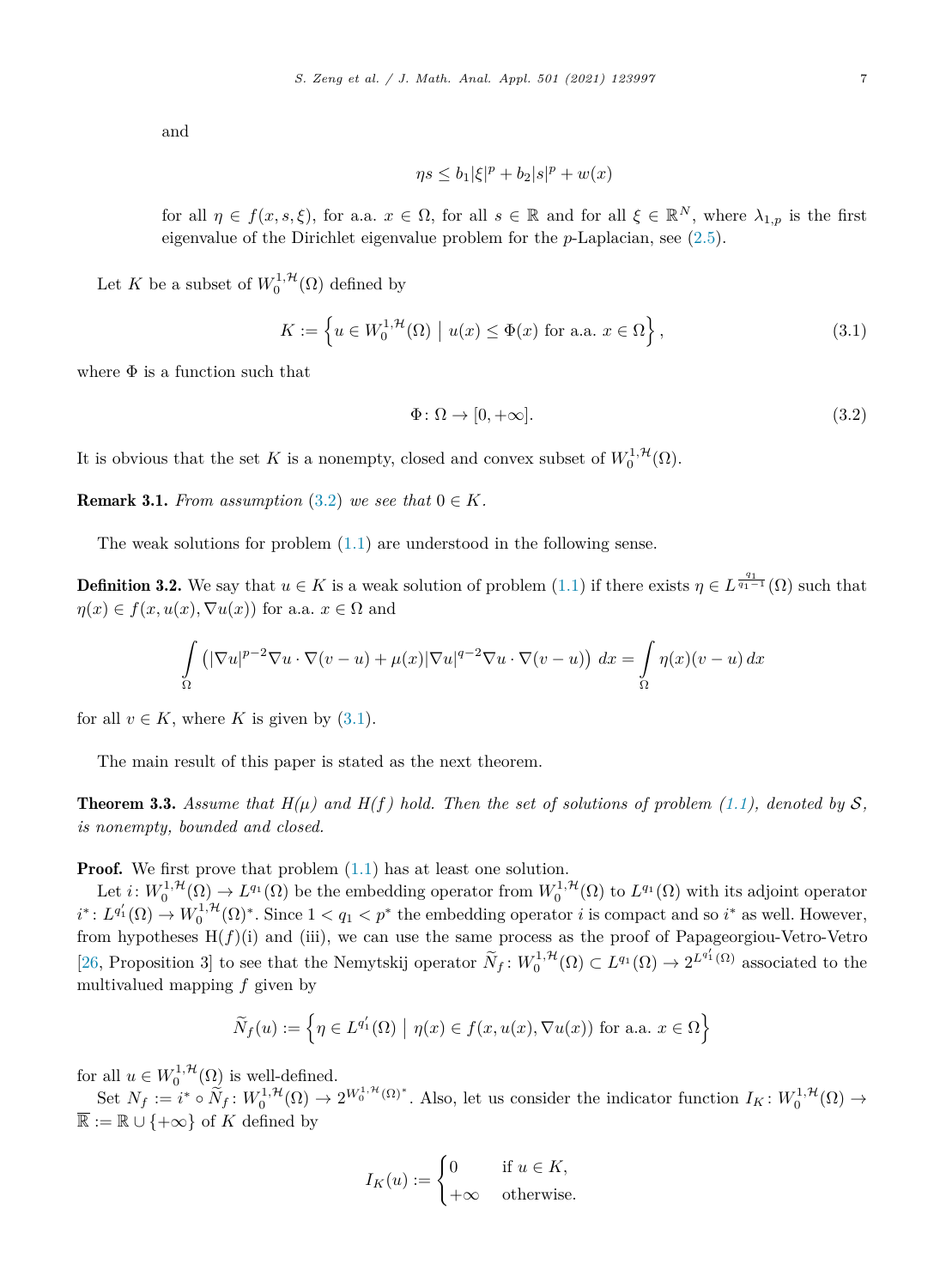<span id="page-7-0"></span>Under the definitions above, it is not difficult to see that  $u \in K$  is a weak solution of problem [\(1.1](#page-0-0)), see Definition [3.2](#page-6-0), if and only if *u* solves the following inequality:

Find  $u \in K$  and  $\eta \in N_f(u)$  such that

$$
\langle A(u) - \eta, v - u \rangle_{\mathcal{H}} + I_K(v) - I_K(u) \ge 0
$$
\n(3.3)

for all  $v \in W_0^{1,\mathcal{H}}(\Omega)$  where  $A: W_0^{1,\mathcal{H}}(\Omega) \to W_0^{1,\mathcal{H}}(\Omega)^*$  is given in [\(2.6](#page-4-0)).

Consider the multivalued operator  $\mathcal{A}: W_0^{1, \mathcal{H}}(\Omega) \to 2^{W_0^{1, \mathcal{H}}(\Omega)^*}$  defined by

$$
\mathcal{A}(u) = A(u) - N_f(u) \quad \text{ for all } u \in W_0^{1, \mathcal{H}}(\Omega).
$$

Then, using a standard procedure, we can reformulate problem (3.3) to the following inclusion problem: Find  $u \in K$  such that

$$
\mathcal{A}(u) + \partial I_K(u) \ni 0,\tag{3.4}
$$

where the notation  $\partial I_K$  stands for the subdifferential of  $I_K$  in the sense of convex analysis.

We are going to apply the surjectivity result for multivalued pseudomonotone operators, see Theorem [2.4.](#page-5-0) To this end, for any  $u \in W_0^{1,\mathcal{H}}(\Omega)$  and  $\eta \in N_f(u)$ , by condition  $H(f)(iii)$ , we obtain

$$
\|\eta\|_{W_0^{1,\mathcal{H}}(\Omega)^*}^{q_1'} \le \|i^*\|^{q_1'} \|\xi\|_{L^{q_1'}(\Omega)}^{q_1'} = \|i^*\|^{q_1'} \int_{\Omega} |\xi(x)|^{q_1'} dx
$$
  
\n
$$
\le C_0 \int_{\Omega} \left( a_1 |\nabla u(x)|^{p \frac{q_1 - 1}{q_1}} + a_2 |u(x)|^{q_1 - 1} + \alpha(x) \right)^{q_1'} dx
$$
  
\n
$$
\le C_1 \left( \|\nabla u\|_{p}^{p} + \|u\|_{q_1}^{q_1} + \|\alpha\|_{q_1'}^{q_1'} \right)
$$
\n(3.5)

for some  $C_0, C_1 > 0$ , where  $\xi \in \widetilde{N}_f(u)$  is such that  $\eta = i^*\xi$ . This combined with  $W^{1, \mathcal{H}}_{0}(\Omega) \subset W^{1, p}_0(\Omega)$ ,  $W_0^{1,\mathcal{H}}(\Omega) \subset L^{q_1}(\Omega), 1 < q_1 < p^*$  and Proposition [2.1](#page-4-0) implies that  $\mathcal{A}: W_0^{1,\mathcal{H}}(\Omega) \to 2^{W_0^{1,\mathcal{H}}(\Omega)^*}$  is a bounded mapping.

We claim that  $A$  is pseudomonotone. In order to prove this, we are going to apply Proposition [2.3](#page-5-0). Indeed, by hypotheses  $H(f)$  we know that  $A$  has nonempty, closed and convex values. Moreover, as we just showed,  $A$  is a bounded mapping. So, it is enough to verify that  $A$  is a generalized pseudomonotone operator.

Let  $\{u_n\} \subset W_0^{1,\mathcal{H}}(\Omega)$ ,  $\{u_n^*\} \subset W_0^{1,\mathcal{H}}(\Omega)^*$  and  $u \in W_0^{1,\mathcal{H}}(\Omega)$  be such that

$$
u_n \rightharpoonup u \text{ in } W_0^{1, \mathcal{H}}(\Omega), \quad u_n^* \rightharpoonup u^* \text{ in } W_0^{1, \mathcal{H}}(\Omega)^*,
$$
  
\n
$$
u_n^* \in \mathcal{A}(u_n) \quad \text{for all } n \in \mathbb{N},
$$
  
\n
$$
\limsup_{n \to \infty} \langle u_n^*, u_n - u \rangle_{\mathcal{H}} \le 0.
$$
\n(3.7)

So, for each  $n \in \mathbb{N}$ , we are able to find an element  $\xi_n \in N_f(u_n)$  such that  $u_n^* = A(u_n) - i^* \xi_n$ . From the fact that the embedding from  $W_0^{1,\mathcal{H}}(\Omega)$  to  $L^{q_1}(\Omega)$  is compact, see ([2.3\)](#page-3-0), we have  $u_n \to u$  in  $L^{q_1}(\Omega)$ . Moreover, from (3.5), we see that the sequence  $\{\xi_n\}$  is bounded in  $L^{q'_1}(\Omega)$ . So, (3.7) leads to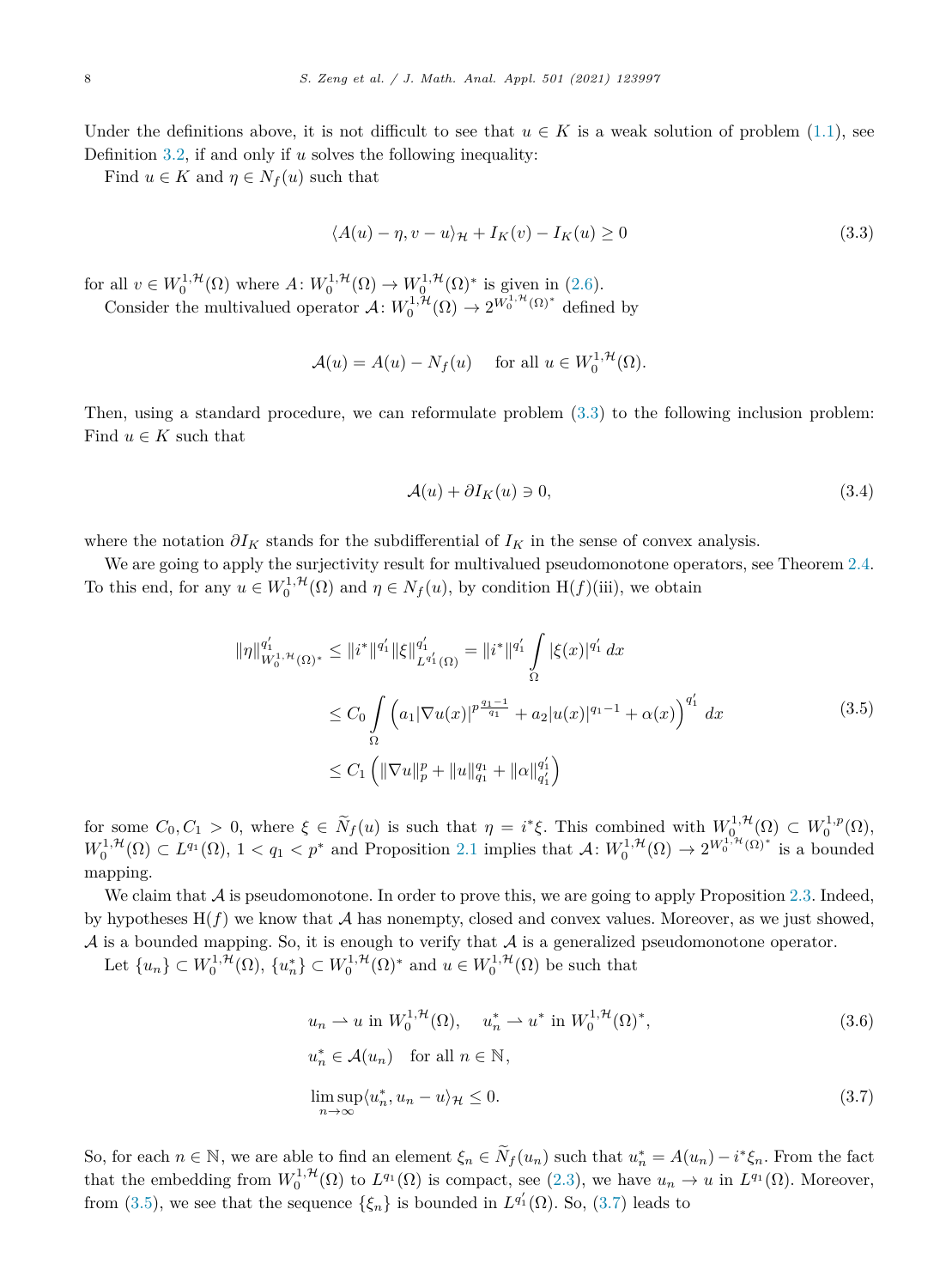<span id="page-8-0"></span>
$$
\limsup_{n \to \infty} \langle A(u_n), u_n - u \rangle_{\mathcal{H}} \le \limsup_{n \to \infty} \langle A(u_n), u_n - u \rangle_{\mathcal{H}} - \limsup_{n \to \infty} \langle \xi_n, u_n - u \rangle_{L^{q_1}(\Omega)}
$$
  

$$
\le \limsup_{n \to \infty} \langle A(u_n) - i^* \xi_n, u_n - u \rangle_{\mathcal{H}}
$$
  

$$
= \limsup_{n \to \infty} \langle u_n^*, u_n - u \rangle_{\mathcal{H}} \le 0.
$$

This fact along with [\(3.6](#page-7-0)) and the  $(S_+)$ -property of *A*, see Proposition [2.1](#page-4-0), implies that  $u_n \to u$  in  $W_0^{1, \mathcal{H}}(\Omega)$ . This yields

$$
\langle u_n^*, u_n \rangle_{\mathcal{H}} \to \langle u^*, u \rangle_{\mathcal{H}}
$$
 and  $A(u_n) \to A(u)$  in  $W_0^{1,\mathcal{H}}(\Omega)^*$ ,

due to the continuity of *A*, see Proposition [2.1](#page-4-0).

Since  $\xi_n \in \widetilde{N}_f(u_n)$  we have  $\xi_n(x) \in f(x, u_n(x), \nabla u_n(x))$  for a.a.  $x \in \Omega$ . However, [\(3.5\)](#page-7-0) and [\(3.6\)](#page-7-0) imply that the sequence  $\{\xi_n\}$  is bounded in  $L^{q'_1}(\Omega)$ . Passing to a subsequence if necessary, we may suppose that  $\xi_n \to \xi$  in  $L^{q'_1}(\Omega)$  for some  $\xi \in L^{q'_1}(\Omega)$ . Employing Mazur's theorem, we are able to find a sequence  $\{\eta_n\}$  of convex combinations of  $\{\xi_n\}$  such that

$$
\eta_n \to \xi \quad \text{in } L^{q'_1}(\Omega).
$$

Therefore, we can say that

$$
\eta_n(x) \to \xi(x) \quad \text{for a.a. } x \in \Omega,
$$
\n(3.8)

see Migórski-Ochal-Sofonea [\[23,](#page-11-0) Theorem 2.39].

From [\(3.6](#page-7-0)) and condition H(*f*)(iii) we see that the sequence  $\{\xi_n(x)\}\$ is bounded for a.a.  $x \in \Omega$ . So, by (3.8), we find a subsequence  $\{\xi_n(x)\}\$ for a.a.  $x \in \Omega$ , still denoted by  $\{\xi_n(x)\}\$ , such that

$$
\xi_n(x) \to \xi(x)
$$
 as  $n \to \infty$ .

Keeping in mind that  $u_n \to u$  in  $W_0^{1,\mathcal{H}}(\Omega)$  and  $W_0^{1,\mathcal{H}}(\Omega) \subset W_0^{1,p}(\Omega)$  leads to

$$
u_n(x) \to u(x)
$$
 and  $\nabla u_n(x) \to \nabla u(x)$  as  $n \to \infty$ .

Combining the convergence properties above along with the upper semicontinuity of  $(s, \zeta) \mapsto f(x, s, \zeta)$  and Proposition 3.12 in Migórski-Ochal-Sofonea [\[23\]](#page-11-0) we obtain

$$
\xi(x) \in f(x, u(x), \nabla u(x))
$$
 for a.a.  $x \in \Omega$ .

This means that  $\xi \in N_f(u)$ , namely,  $i^*\xi \in N_f(u)$ . Therefore, we have  $u^* = A(u) + i^*\xi \in A(u)$  which implies that  $A$  is generalized pseudomonotone.

Because  $A$  is a bounded operator with nonempty, closed and convex values, we are now in the position to apply Proposition [2.3](#page-5-0) in order to conclude that  $A$  is a pseudomonotone operator.

Furthermore, we are going to prove that there exists a constant *R >* 0 such that

$$
\langle u^* + \eta, u \rangle_{\mathcal{H}} > 0 \tag{3.9}
$$

for all  $u^* \in \mathcal{A}(u)$ , for all  $\eta \in \partial I_K(u)$  and for all  $u \in W_0^{1,\mathcal{H}}(\Omega)$  with  $||u||_{1,\mathcal{H},0} = R$ .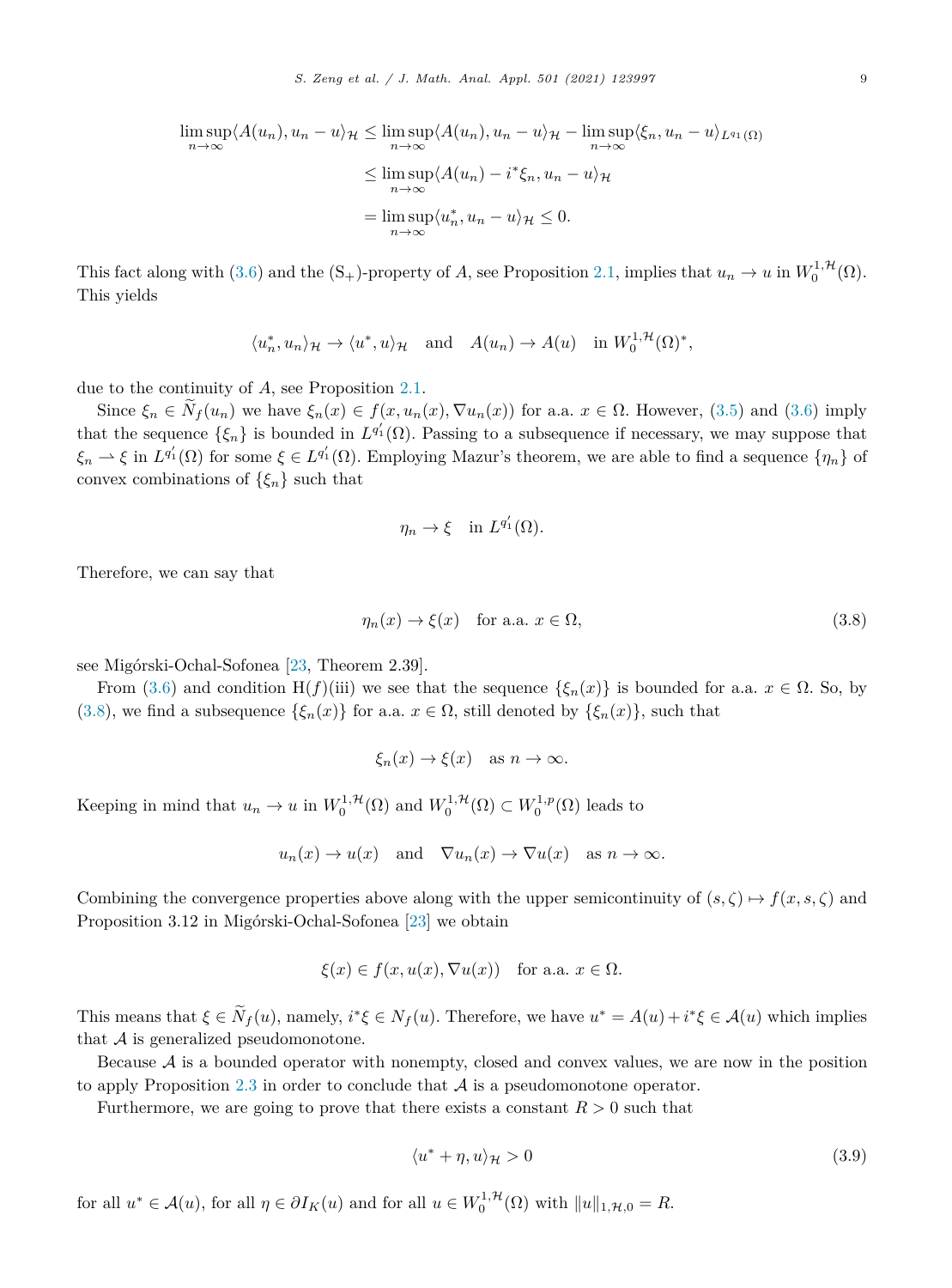<span id="page-9-0"></span>For any  $u^* \in \mathcal{A}(u)$ , we can find  $\xi \in N_f(u)$  such that  $u^* = A(u) - i^*\xi$ . Recall that  $0 \in K$ , one has

$$
\langle u^* + \eta, u \rangle_{\mathcal{H}} \ge \int_{\Omega} |\nabla u|^{p-2} \nabla u \cdot \nabla u \, dx + \int_{\Omega} \mu(x) |\nabla u|^{q-2} \nabla u \cdot \nabla u \, dx
$$

$$
- \int_{\Omega} \xi(x) u(x) \, dx + I_K(u) - I_K(0)
$$

$$
\ge \int_{\Omega} |\nabla u|^{p-2} \nabla u \cdot \nabla u \, dx + \int_{\Omega} \mu(x) |\nabla u|^{q-2} \nabla u \cdot \nabla u \, dx
$$

$$
- \int_{\Omega} \xi(x) u(x) \, dx + I_K(u)
$$

$$
\ge ||\nabla u||_p^p + ||\nabla u||_{q,\mu}^q - \int_{\Omega} \xi(x) u(x) \, dx + I_K(u).
$$

$$
(3.10)
$$

Note that  $I_K: W_0^{1,\mathcal{H}} \to \overline{\mathbb{R}}$  is a proper, convex and lower semicontinuous function. Hence, we can apply Proposition 1.3.1 in Gasiński-Papageorgiou [[13\]](#page-11-0) to find  $a_K, b_K > 0$  such that

$$
I_K(v) \ge -a_K \|v\|_{1,\mathcal{H},0} - b_K \quad \text{for all } v \in W_0^{1,\mathcal{H}}(\Omega). \tag{3.11}
$$

Additionally, hypothesis  $H(f)(iv)$  implies

$$
\int_{\Omega} \xi(x)u(x) dx \le b_1 \|\nabla u\|_{p}^{p} + b_2 \|u\|_{p}^{p} + \|w\|_{1}.
$$
\n(3.12)

Applying (3.11) and (3.12) in (3.10) and taking  $W_0^{1, H}(\Omega) \subseteq W_0^{1, p}(\Omega)$  as well as

$$
||u||_p^p \leq \lambda_{1,p}^{-1} ||\nabla u||_p^p
$$
 for all  $u \in W_0^{1,p}(\Omega)$ ,

into account, we get

$$
\langle u^* + \eta, u \rangle_{\mathcal{H}}
$$
  
\n
$$
\geq \|\nabla u\|_{p}^{p} + \|\nabla u\|_{q,\mu}^{q} - b_{1} \|\nabla u\|_{p}^{p} - b_{2} \|u\|_{p}^{p} - \|w\|_{1} - a_{K} \|u\|_{1,\mathcal{H},0} - b_{K}
$$
  
\n
$$
\geq (1 - b_{1} - b_{2}\lambda_{1,p}^{-1}) \|\nabla u\|_{p}^{p} + \|\nabla u\|_{q,\mu}^{q} - \|w\|_{1} - a_{K} \|u\|_{1,\mathcal{H},0} - b_{K}
$$
  
\n
$$
\geq (1 - b_{1} - b_{2}\lambda_{1,p}^{-1}) (\|\nabla u\|_{p}^{p} + \|\nabla u\|_{q,\mu}^{q}) - \|w\|_{1} - a_{K} \|u\|_{1,\mathcal{H},0} - b_{K}
$$
  
\n
$$
\geq (1 - b_{1} - b_{2}\lambda_{1,p}^{-1}) \min \left\{ \|u\|_{1,\mathcal{H},0}^{p}, \|u\|_{1,\mathcal{H},0}^{q} \right\} - \|w\|_{1} - a_{K} \|u\|_{1,\mathcal{H},0} - b_{K},
$$

where the last inequality is obtained by using inequality ([2.2\)](#page-3-0). Since  $1 < p < q < N$  and  $b_1 + b_2 \lambda_{1,p}^{-1} < 1$ , we can take  $R_0 > 0$  large enough such that for all  $R \geq R_0$  it holds

$$
(1 - b_1 - b_2 \lambda_{1,p}^{-1}) \min \{ R^p, R^q \} - ||w||_1 - a_K R - b_K > 0.
$$

Therefore, inequality [\(3.9](#page-8-0)) is valid.

Note that  $\partial I_K$ :  $W_0^{1, H}(\Omega) \to 2^{W_0^{1, H}(\Omega)^*}$  is a maximal monotone operator. Therefore, we can apply Theo-rem [2.4](#page-5-0) for  $F = \partial I_K$ ,  $G = A$  and  $L = 0$ . This shows that inclusion [\(3.4](#page-7-0)) has at least one solution  $u \in K$ which is a solution of [\(3.3](#page-7-0)) and so, a solution from [\(1.1](#page-0-0)) in the sense of Definition [3.2.](#page-6-0) Thus,  $S \neq \emptyset$ .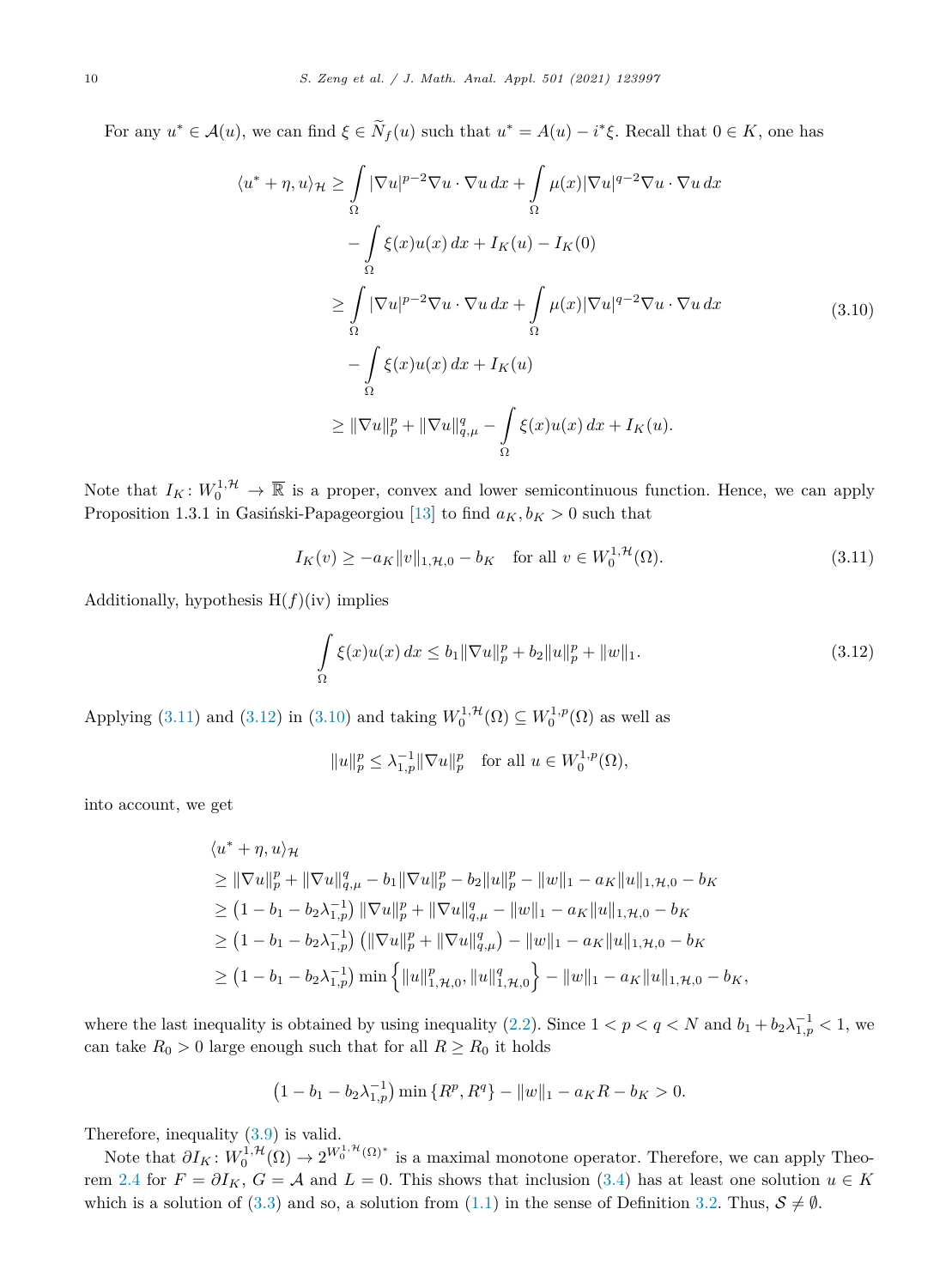<span id="page-10-0"></span>Next, we are going to show that the set of solutions of problem  $(1.1)$  is closed in  $W_0^{1, \mathcal{H}}(\Omega)$ . Let  $\{u_n\} \subset \mathcal{S}$ be a sequence such that

$$
u_n \to u \quad \text{in} \ W_0^{1, \mathcal{H}}(\Omega) \tag{3.13}
$$

for some  $u \in W_0^{1,\mathcal{H}}(\Omega)$ . So, for each  $n \in \mathbb{N}$ , there exists  $\xi_n \in \widetilde{N}_f(u_n)$  such that

$$
\langle A(u_n), v - u_n \rangle_{\mathcal{H}} + \langle \xi_n, v - u_n \rangle_{L^{q_1}(\Omega)} + I_K(v) - I_K(u_n) \ge 0 \tag{3.14}
$$

for all  $v \in W_0^{1,\mathcal{H}}(\Omega)$ . Hypothesis H(*f*)(iii) and the convergence in (3.13) ensure that  $\{\xi_n\}$  is bounded in  $L^{q'_1}(\Omega)$ . So, we may assume that

$$
\xi_n \rightharpoonup \xi \quad \text{in } L^{q'_1}(\Omega).
$$

As before, from Mazur's theorem and the upper semicontinuity of  $(s, \eta) \mapsto f(x, s, \eta)$ , we can show that

$$
\xi(x) \in f(x, u(x), \nabla u(x)) \quad \text{for a.a. } x \in \Omega,
$$

that is,  $\xi \in \widetilde{N}_f(u)$ . Passing to the upper limit in (3.14) as  $n \to \infty$  and taking the lower semicontinuity of  $I_K$  into account it follows that  $u \in K$  is a solution of problem ([1.1\)](#page-0-0). Hence, S is closed.

In the last part of the proof we need to show that  $S$  is bounded. If  $K$  is bounded, the desired conclusion holds automatically. Let us suppose that  $K$  is unbounded and in addition, let us assume that  $S$  is unbounded. Then, there exists a sequence  $\{u_n\} \subseteq \mathcal{S}$  such that

$$
||u_n||_{1,\mathcal{H},0} \to +\infty. \tag{3.15}
$$

As before, see [\(3.10](#page-9-0)), we can show via a simple calculation that

$$
0 \ge \langle A(u_n) - i^* \xi_n, u_n \rangle_{\mathcal{H}}
$$
  
 
$$
\ge (1 - b_1 - b_2 \lambda_{1,p}^{-1}) \min \{ ||u_n||_{1,\mathcal{H},0}^p, ||u_n||_{1,\mathcal{H},0}^q \} - ||w||_1 - a_K ||u_n||_{1,\mathcal{H},0} - b_K
$$

for some  $\xi_n \in \tilde{N}_f(u_n)$  where we have used the fact that  $0 \in K$ . Combining the inequality above and (3.15) yields a contradiction. Therefore,  $S$  is bounded.  $\Box$ 

### Acknowledgment

Project supported by the H2020-MSCA-RISE-2018 Research and Innovation Staff Exchange Scheme Fellowship within the Project No. 823731 CONMECH, the National Science Center of Poland under Maestro Project No. UMO-2012/06/A/ST1/00262, and National Science Center of Poland under Preludium Project No. 2017/25/N/ST1/00611. It is also supported by the International Project co-financed by the Ministry of Science and Higher Education of Republic of Poland under Grant No. 3792/GGPJ/H2020/2017/0.

The authors thank the anonymous referees for their remarks and improvements.

#### References

- [1] A. Bahrouni, V.D. Rădulescu, D.D. Repovš, A weighted anisotropic variant of the [Caffarelli-Kohn-Nirenberg](http://refhub.elsevier.com/S0022-247X(20)30159-1/bibDDC7655ABBEEDA12C8AE023067F80D01s1) inequality and [applications,](http://refhub.elsevier.com/S0022-247X(20)30159-1/bibDDC7655ABBEEDA12C8AE023067F80D01s1) Nonlinearity 31 (2018) 1516–1534.
- [2] A. Bahrouni, V.D. [Rădulescu,](http://refhub.elsevier.com/S0022-247X(20)30159-1/bibA1F73E2C700372029EBE1731D09913CEs1) D.D. Repovš, Double phase transonic flow problems with variable growth: nonlinear patterns and stationary waves, [Nonlinearity](http://refhub.elsevier.com/S0022-247X(20)30159-1/bibA1F73E2C700372029EBE1731D09913CEs1) 32 (7) (2019) 2481–2495.